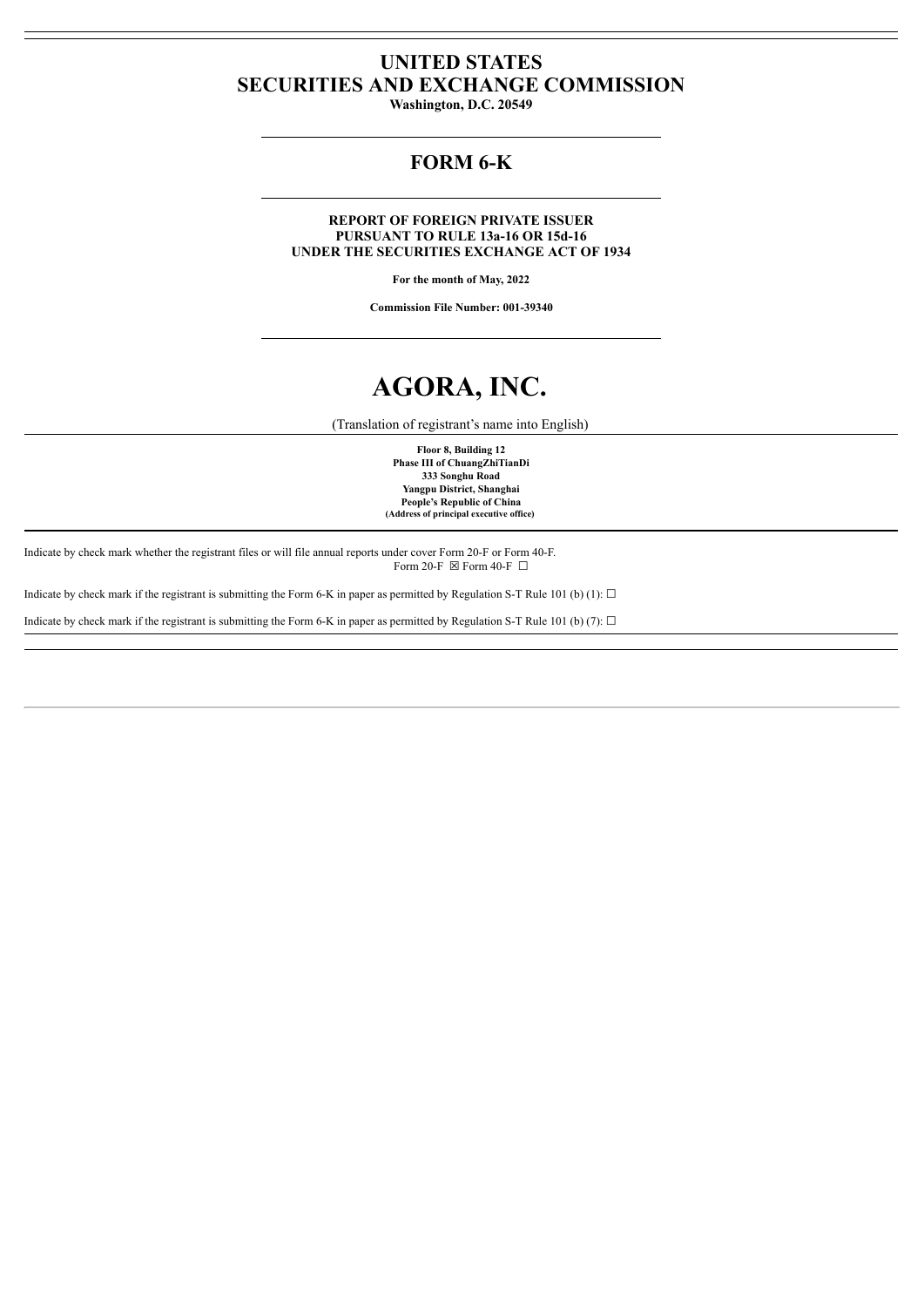| Exhibit<br>the control of the control of the control of the control of the control of | Description          |
|---------------------------------------------------------------------------------------|----------------------|
| -99                                                                                   | <b>Press Release</b> |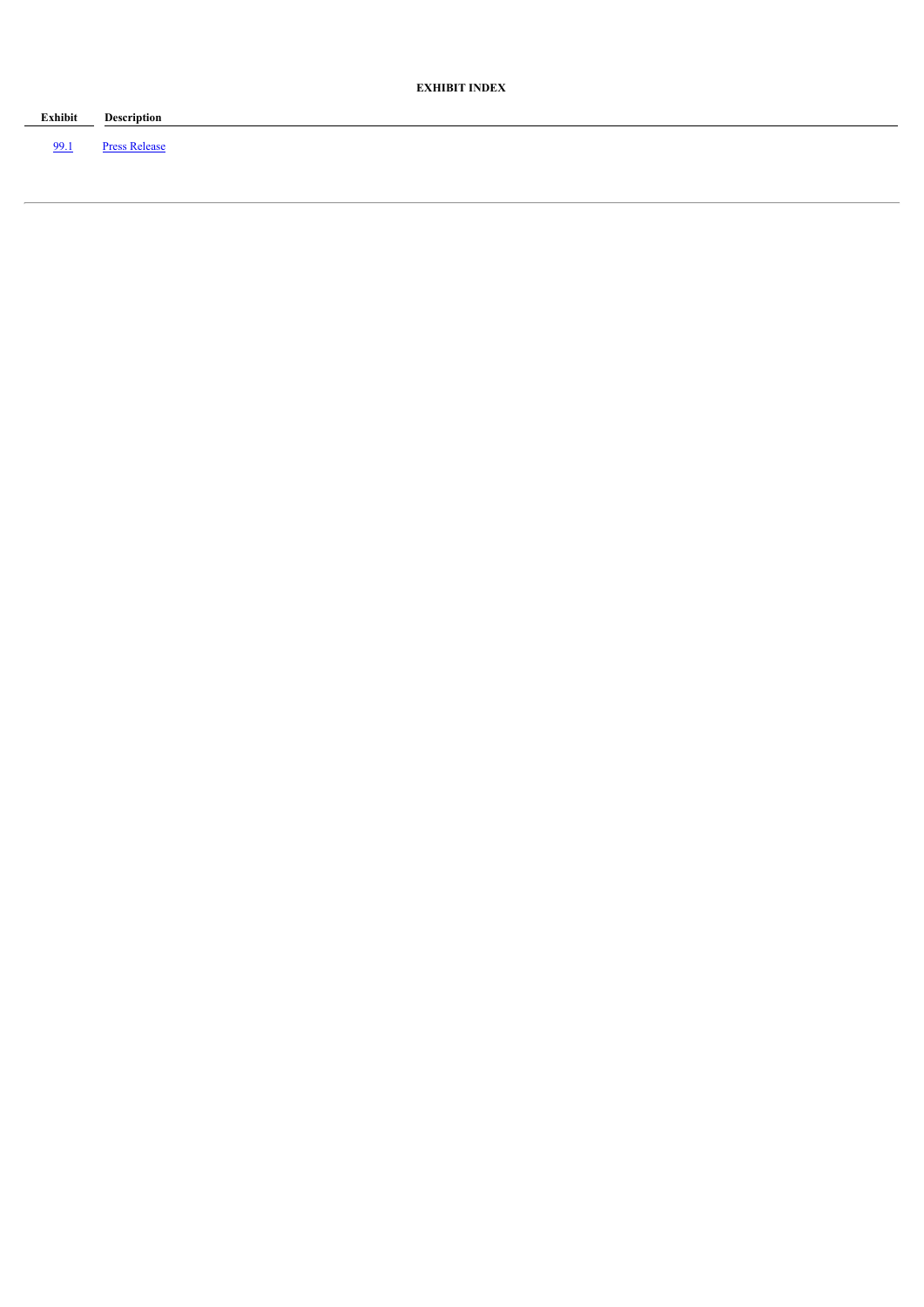## **SIGNATURES**

Pursuant to the requirements of the Securities Exchange Act of 1934, the registrant has duly caused this report to be signed on its behalf by the undersigned, thereto duly authorized.

## **AGORA, INC.**

By: /s/ Jingbo Wang Name: Jingbo Wang Title: Chief Financial Officer

Date: May 24, 2022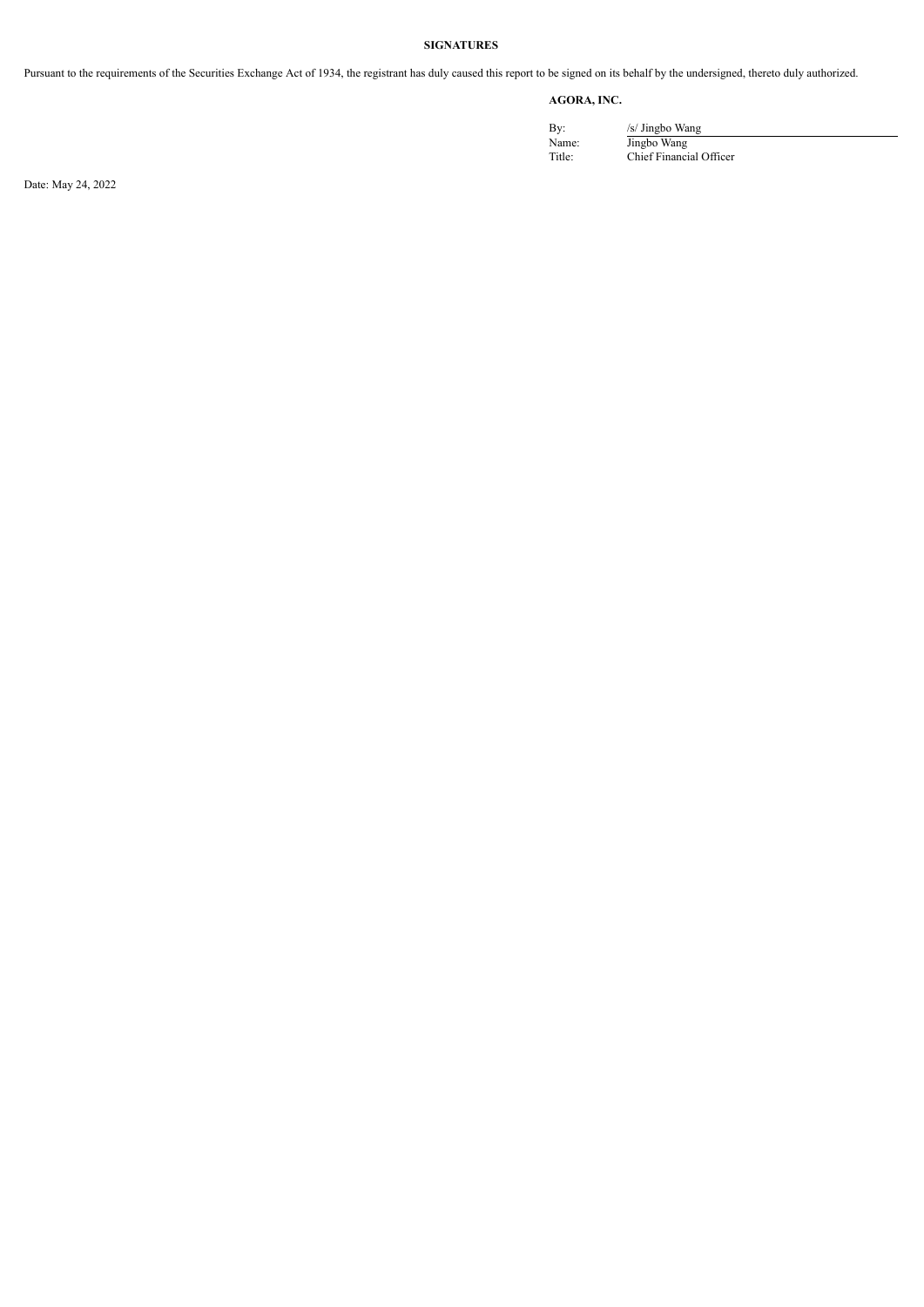#### **Agora, Inc. Reports First Quarter 2022 Financial Results**

<span id="page-3-0"></span>SANTA CLARA, Calif., May 23, 2022 (Globe Newswire) – Agora, Inc. (NASDAQ: API) ("Agora"), a pioneer and leading platform for real-time engagement APIs, today announced its financial results for the first quarter ended March 31, 2022.

"We delivered robust results in the first quarter as we navigated through a complex and fast-evolving market environment. Strong revenue growth momentum continued in markets such as Middle East, Southeast Asia and Europe as developers increasingly choose our platform to create immersive real-time engagement experiences." said Tony Zhao, founder, chairman and CEO of Agora. "We are particularly excited to see a long-lasting shift of people's mindset and behavior as they continued to accelerate online migration and spend more time in virtual engagement sessions, even in regions where lives have predominantly returned to pre-pandemic norms."

#### **First Quarter 2022 Highlights**

- **Total revenues** for the quarter were \$38.6 million, a decrease of 4.1% from \$40.2 million in the first quarter of 2021.
- **Active Customers** as of March 31, 2022 were 2,706, excluding those for Easemob, an increase of 16.4% from 2,324 as of March 31, 2021.
- **Constant Currency Dollar-Based Net Expansion Rate**, excluding Easemob, was 95% for the trailing 12-month period ended March 31, 2022. • **Net loss** for the quarter was \$26.9 million, compared to net loss of \$14.7 million in the first quarter of 2021. After excluding share-based compensation expenses, acquisition related expenses, amortization expenses of acquired intangible assets and income tax related to acquired intangible assets, non-GAAP net loss for the quarter was \$16.9 million, compared to the non-GAAP net loss of \$4.3 million in the first quarter of
- 2021. **Adjusted EBITDA** for the quarter was negative \$16.4 million, compared to negative \$3.7 million in the first quarter of 2021.
- **Total cash, cash equivalents and short-term investments** as of March 31, 2022 was \$717.5 million. • **Net cash used in operating activities** for the quarter was \$15.9 million, compared to \$2.7 million in the first quarter of 2021. **Free cash flow** for the quarter was negative \$17.0 million, compared to negative \$8.0 million in the first quarter of 2021.

#### **First Quarter 2022 Financial Results**

#### **Revenues**

Total revenues were \$38.6 million in the first quarter of 2022, a decrease of 4.1% from \$40.2 million in the same period last year, primarily due to the decreased usage in the K-12 academic tutoring sector in China as a result of the implementation of the new online education regulation, which was offset in part by our global business expansion and usage growth in other sectors and regions.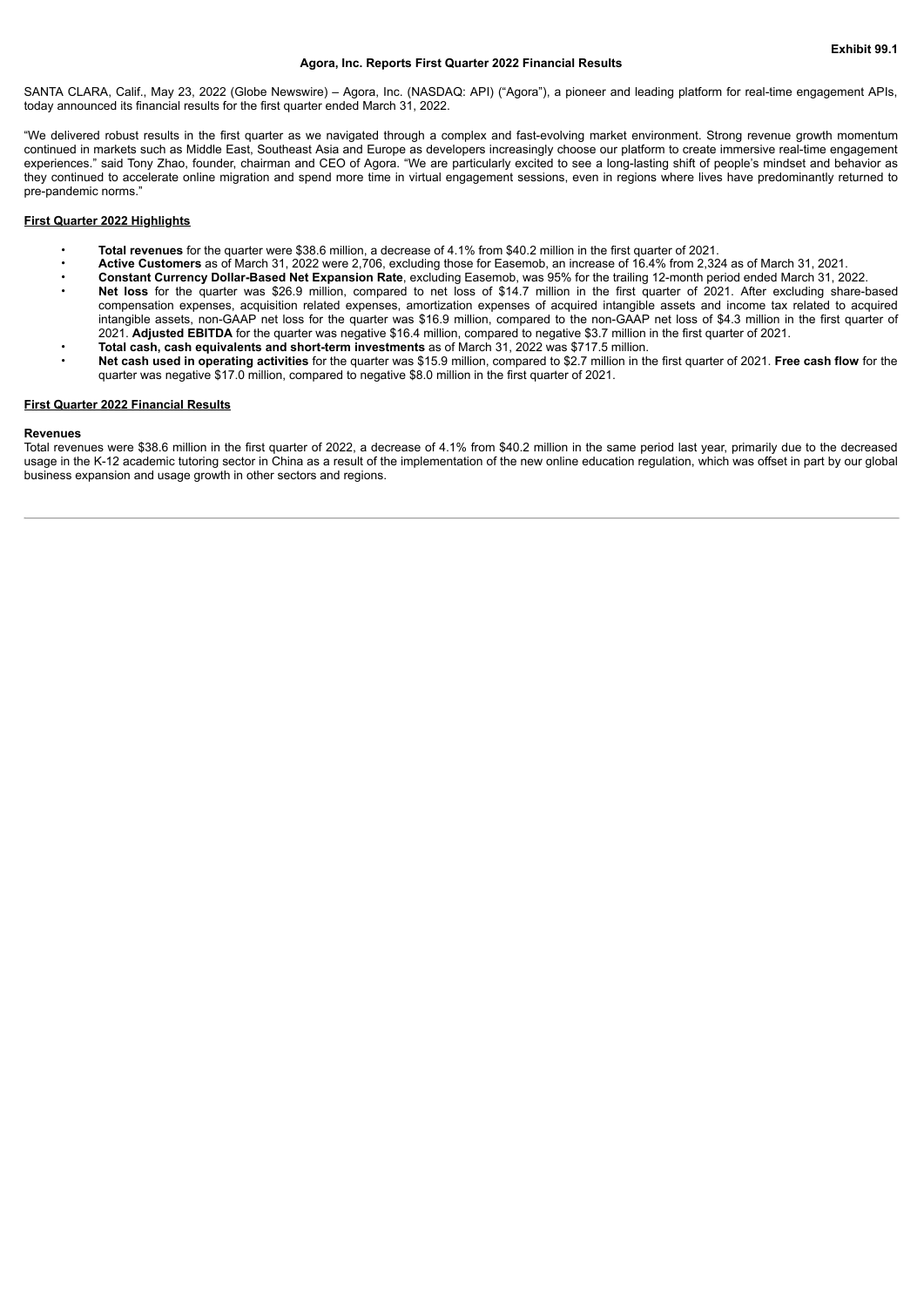#### **Cost of Revenues**

Cost of revenues was \$14.5 million in the first quarter of 2022, a decrease of 13.9% from \$16.9 million in the same period last year, primarily due to the decrease in bandwidth and co-location costs.

#### **Gross Profit and Gross Margin**

Gross profit was \$24.1 million in the first quarter of 2022, an increase of 3.0% from \$23.4 million in the same period last year. Gross margin was 62.4% in the first quarter of 2022, an increase of 4.3% from 58.1% in the same period last year, primarily due to the implementation of technical and infrastructural optimizations.

#### **Operating Expenses**

Operating expenses were \$54.1 million in the first quarter of 2022, an increase of 36.4% from \$39.7 million in the same period last year.

- **Research and development** expenses were \$31.0 million in the first quarter of 2022, an increase of 23.1% from \$25.2 million in the same period last year, primarily due to increased personnel costs as we continue to build our research and development team, including an increase in sharebased compensation from \$3.8 million in the first quarter of 2021 to \$5.4 million in the first quarter of 2022.
- **Sales and marketing** expenses were \$13.9 million in the first quarter of 2022, an increase of 58.6% from \$8.7 million in the same period last year, primarily due to increased personnel costs as we continue to build our sales and marketing team, including an increase in share-based compensation from \$1.0 million in the first quarter of 2021 to \$1.9 million in the first quarter of 2022.
- **General and administrative** expenses were \$9.2 million in the first quarter of 2022, an increase of 61.3% from \$5.7 million in the same period last year, primarily due to increased personnel costs as we continue to build our team, including an increase in share-based compensation from \$1.2 million in the first quarter of 2021 to \$1.8 million in the first quarter of 2022, as well as higher expected credit loss compared to the same period last year.

#### **Other Operating Income**

Other operating income was \$1.0 million in the first quarter of 2022, compared to \$0.3 million in the same period last year, primarily due to refund of individual income tax.

#### **Loss from Operations**

Loss from operations was \$29.0 million in the first quarter of 2022, compared to \$16.0 million in the same period last year.

#### **Interest income**

Interest income was \$1.8 million in the first quarter of 2022, compared to \$2.0 million in the same period last year, primarily due to a decrease in the average balance of cash and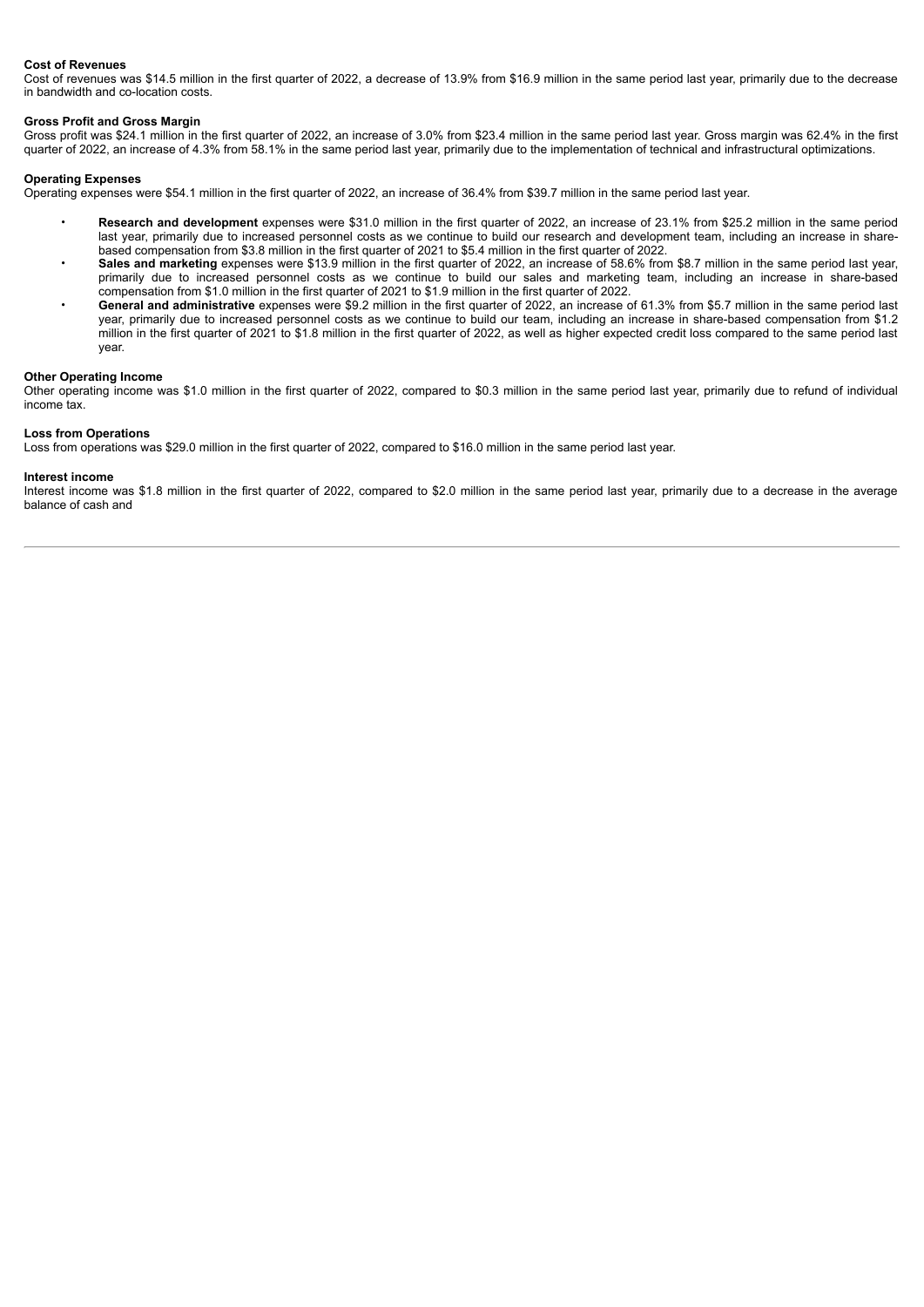cash equivalents and short-term investments.

#### **Net Loss**

Net loss was \$26.9 million in the first quarter of 2022, compared to \$14.7 million in the same period last year.

#### **Net Loss per American Depositary Share attributable to ordinary shareholders**

Net loss per American Depositary Share ("ADS")1 attributable to ordinary shareholders was \$0.24 in the first quarter of 2022, compared to \$0.14 in the same period last year.

#### **Share Repurchase Program**

During the quarter ended March 31, 2022, we repurchased approximately 3.5 million of our class A ordinary shares (equivalent to approximately 0.9 million ADSs) for approximately US\$8.0 million under our share repurchase program, representing 4% of our US\$200 million share repurchase program. As of March 31, 2022, we had approximately 463.5 million ordinary shares (equivalent to approximately 115.9 million ADSs) issued and outstanding. Our current share repurchase program will expire by the end of February 2023.

#### **Executive Leadership Update**

Agora today announced that Roger Hale, the former chief security officer at BigID, a data-centric personal data privacy and protection company, will join Agora as its chief security officer. Hale will work with executive management to navigate compliance and security, and determine risk management and security best practices for the organization. He will also serve as the process owner of all assurance activities related to the availability, integrity and confidentiality of customer, business partner, employee and business information in compliance with Agora's information security and business compliance policies. Hale will report directly to Agora CEO Tony Zhao.

"Security and compliance have never been more critical than it is today," said Tony Zhao, founder, chairman and CEO of Agora. "In his position at Agora, Roger will further develop and maintain a company-wide information security management program. With an impressive track record and so many years of experience and expertise, we're excited to welcome him to the team."

#### **Financial Outlook**

Based on currently available information, Agora maintains the previous guidance that total revenues for the fiscal year ending December 31, 2022 are estimated to be between \$176 million and \$178 million. This outlook reflects Agora's current and preliminary views on the market and operational conditions, and the outlook ranges for the year ending December 31, 2022 reflect various assumptions that are subject to change based on uncertainties, including but not limited to the impact of the COVID-19 pandemic.

<sup>1</sup> One ADS represents four Class A ordinary shares.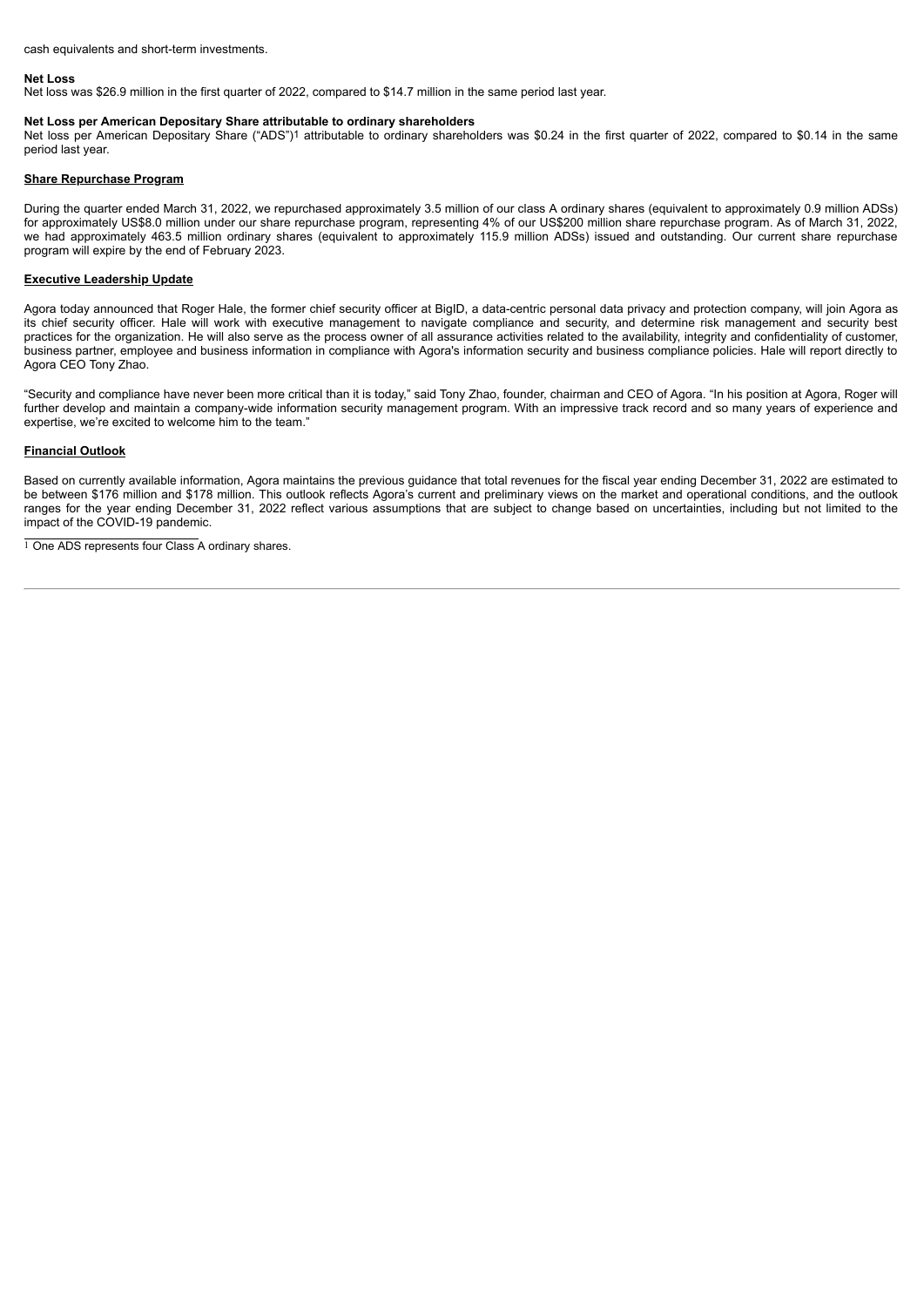### **Earnings Call**

Agora will host a conference call to discuss the financial results at 6 p.m. Pacific Time / 9:00 p.m. Eastern Time on May 23, 2022. Details for the conference call are as follows:

Event title: Agora, Inc. 1Q 2022 Financial Results

Conference ID: 3177973

Direct Event online registration: http://apac.directeventreg.com/registration/event/3177973

Please register in advance of the conference using the link provided above. Upon registering, you will be provided with participant dial-in numbers, Direct Event passcode and unique registrant ID.

A digital recording of the conference call will be available for replay two hours after the call's completion (dial-in number: US 18554525696, International +61 2 81990299; same conference ID as shown above).

Please visit Agora's investor relations website at https://investor.agora.io/investor-relations on May 23, 2022 to view the earnings release and accompanying slides prior to the conference call.

#### **Use of Non-GAAP Financial Measures**

Agora has provided in this press release financial information that has not been prepared in accordance with generally accepted accounting principles in the United States ("GAAP"). Agora uses these non-GAAP financial measures internally in analyzing its financial results and believes that the use of these non-GAAP financial measures is useful to investors as an additional tool to evaluate ongoing operating results and trends and in comparing Agora's financial results with other companies in its industry, many of which present similar non-GAAP financial measures. Besides free cash flow (as defined below), each of these non-GAAP financial measures represents the corresponding GAAP financial measure before share-based compensation expenses, acquisition related expenses, amortization expenses of acquired intangible assets and income tax related to acquired intangible assets. Agora believes that such non-GAAP financial measures help identify underlying trends in its business that could otherwise be distorted by the effects of such share-based compensation expenses, acquisition related expenses, amortization expenses of acquired intangible assets and income tax related to acquired intangible assets that it includes in its cost of revenues, total operating expenses and net income (loss). Agora believes that all such non-GAAP financial measures also provide useful information about its operating results, enhance the overall understanding of its past performance and future prospects and allow for greater visibility with respect to key metrics used by its management in its financial and operational decision-making.

Non-GAAP financial measures are not meant to be considered in isolation or as a substitute for comparable GAAP financial measures and should be read only in conjunction with Agora's consolidated financial statements prepared in accordance with GAAP. A reconciliation of Agora's historical non-GAAP financial measures to the most directly comparable GAAP measures has been provided in the tables captioned "Reconciliation of GAAP to Non-GAAP Measures" included at the end of this press release, and investors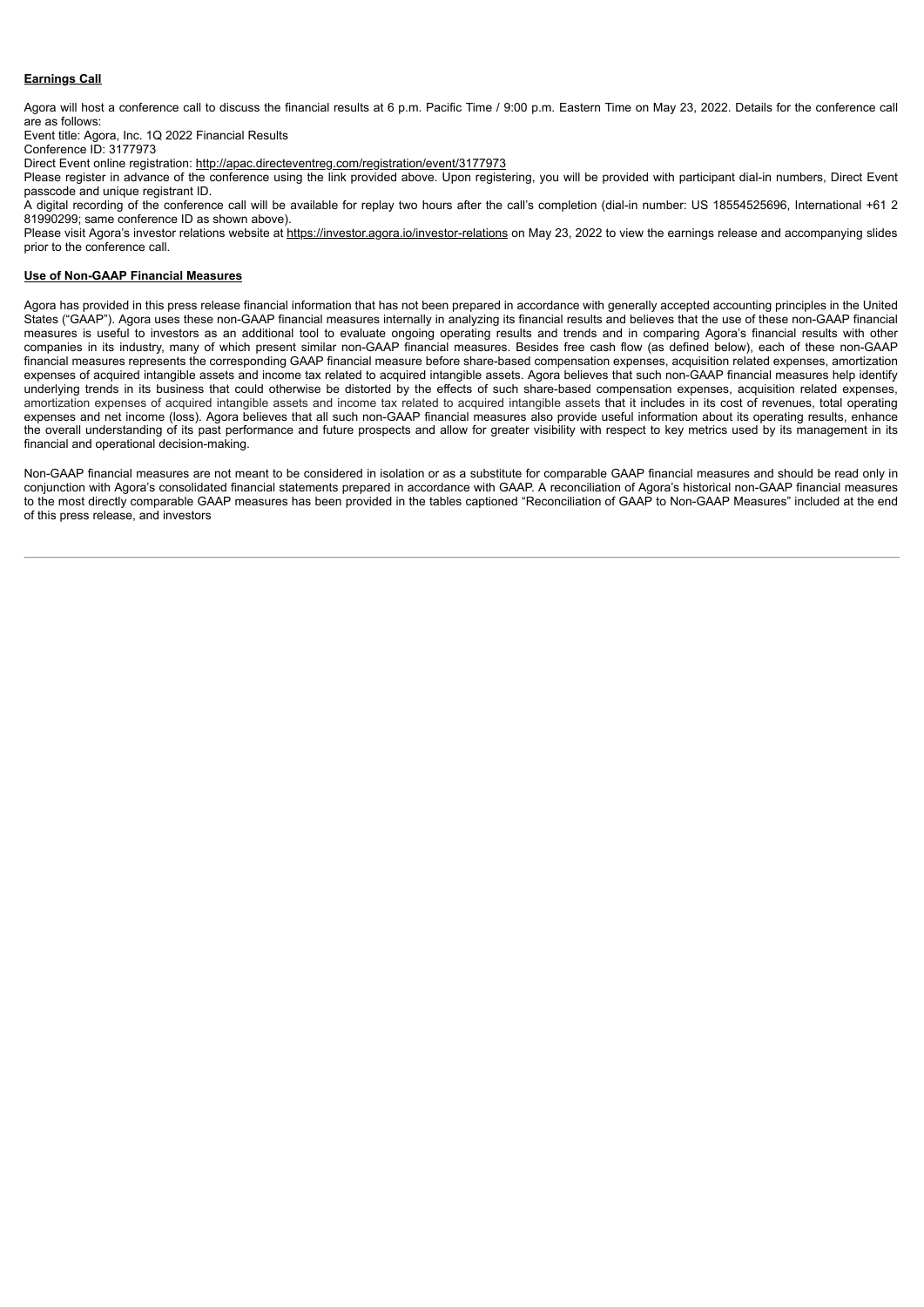are encouraged to review the reconciliation.

Definitions of Agora's non-GAAP financial measures included in this press release are presented below.

#### *Non-GAAP Net Income (Loss)*

Agora defines non-GAAP net income (loss) as net income (loss) adjusted to exclude share-based compensation expenses, acquisition related expenses, amortization expenses of acquired intangible assets and income tax related to acquired intangible assets.

#### *Adjusted EBITDA*

Agora defines Adjusted EBITDA as net income (loss) before exchange gain (loss), interest income, investment income (loss), other income, equity in income of affiliates, income taxes, depreciation of property and equipment, and adjusted to exclude the effects of share-based compensation expenses, acquisition related expenses and amortization expenses of acquired intangible assets.

#### *Free Cash Flow*

Agora defines free cash flow as net cash provided by operating activities less purchases of property and equipment. Agora considers free cash flow to be a liquidity measure that provides useful information to management and investors regarding net cash provided by operating activities and cash used for investments in property and equipment required to maintain and grow the business.

#### **Operating Metrics**

Agora also uses other operating metrics included in this press release and defined below to assess the performance of its business.

#### *Active Customers*

Agora defines an active customer at the end of any particular period as an organization or individual developer from which Agora generated more than \$100 of revenue during the preceding 12 months. Agora counts customers based on unique customer account identifiers. Generally, one software application uses the same customer account identifier throughout its life cycle while one account may be used for multiple applications.

#### *Constant Currency Dollar-Based Net Expansion Rate*

Agora calculates Dollar-Based Net Expansion Rate for a trailing 12-month period by first identifying all customers in the prior 12-month period, and then calculating the quotient from dividing the revenue generated from such customers in the trailing 12-month period by the revenue generated from the same group of customers in the prior 12-month period.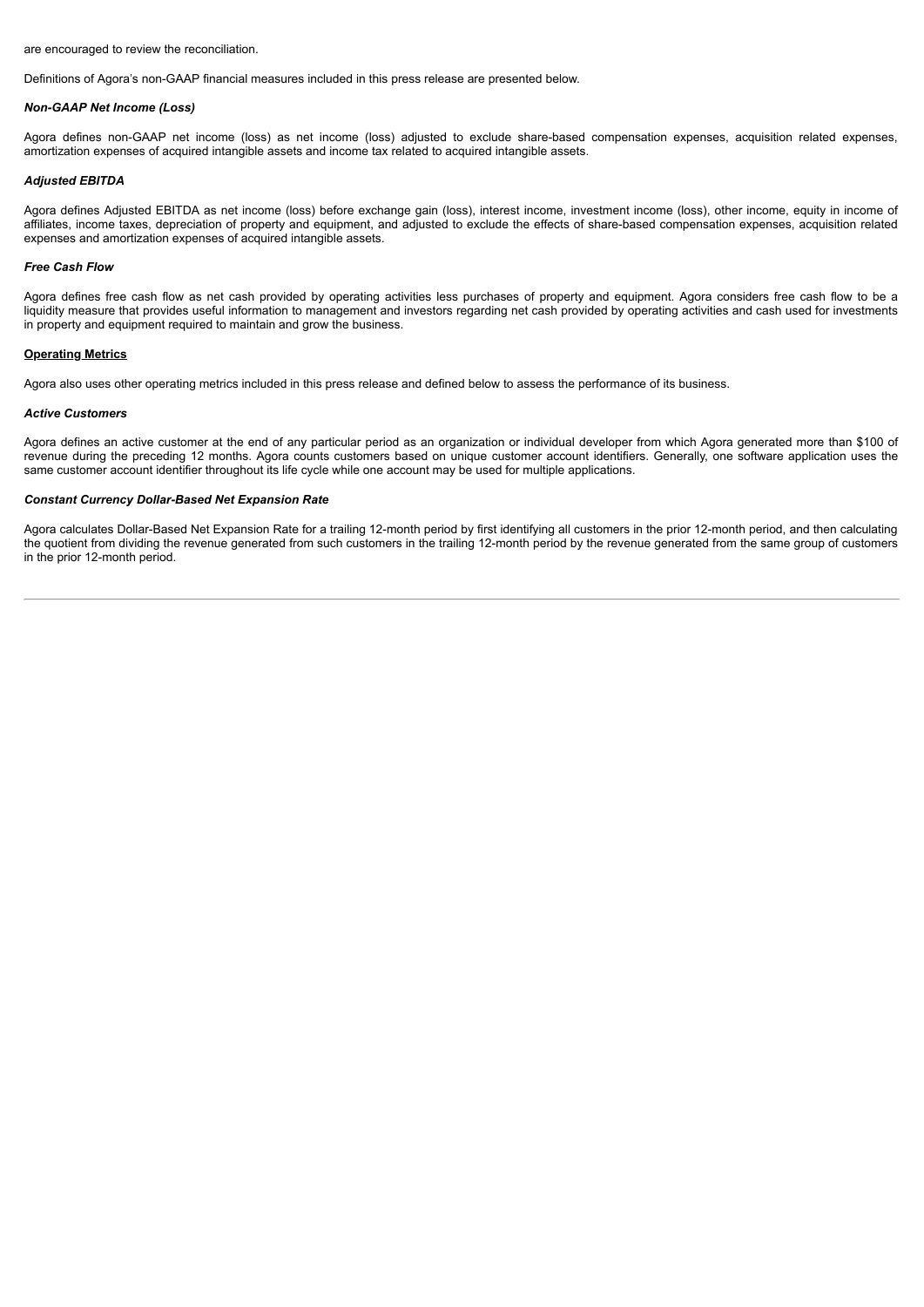Constant Currency Dollar-Based Net Expansion Rate is calculated the same way as Dollar-Based Net Expansion Rate but using fixed exchange rates based on the daily average exchange rates prevailing during the prior 12-month period to remove the impact of foreign currency translations. Agora believes Constant Currency Dollar-Based Net Expansion Rate facilitates operating performance comparisons on a period-to-period basis as Agora does not consider the impact of foreign currency fluctuations to be indicative of its core operating performance.

#### **Safe Harbor Statements**

This press release contains ''forward-looking statements'' within the meaning of Section 27A of the Securities Act of 1933, as amended and Section 21E of the Securities Exchange Act of 1934, as amended and the Private Securities Litigation Reform Act of 1995. All statements other than statements of historical or current fact included in this press release are forward-looking statements, including but not limited to statements regarding Agora's financial outlook, beliefs and expectations. Forward-looking statements include statements containing words such as "expect," "anticipate," "believe," "project," "will" and similar expressions intended to identify forward-looking statements. Among other things, the Financial Outlook in this announcement contain forward-looking statements. These forward-looking statements are based on Agora's current expectations and involve risks and uncertainties. Agora's actual results and the timing of events could differ materially from those anticipated in such forward-looking statements as a result of these risks and uncertainties, which include, without limitation, risks related to the growth of the RTE-PaaS market; Agora's ability to manage its growth and expand its operations; the continued impact of the COVID-19 pandemic on global markets and Agora's business, operations and customers; Agora's ability to attract new developers and convert them into customers; Agora's ability to retain existing customers and expand their usage of Agora's platform and products; Agora's ability to drive popularity of existing use cases and enable new use cases, including through quality enhancements and introduction of new products, features and functionalities; Agora's fluctuating operating results; competition; the effect of broader technological and market trends on Agora's business and prospects; general economic conditions and their impact on customer and end-user demand; and other risks and uncertainties included elsewhere in our filings with the Securities and Exchange Commission, including, without limitation, the final prospectus related to the IPO filed with the SEC on June 26, 2020. You are cautioned not to place undue reliance on these forward-looking statements, which speak only as of the date of this press release. All forward-looking statements are qualified in their entirety by this cautionary statement, and Agora undertakes no obligation to revise or update any forward-looking statements to reflect events or circumstances after the date hereof.

#### **About Agora**

Agora's mission is to make real-time engagement ubiquitous, allowing everyone to interact with anyone, in any app, anytime and anywhere. Agora's cloud platform provides developers simple, flexible and powerful application programming interfaces, or APIs, to embed real-time video, voice and chat experiences into their applications. Agora maintains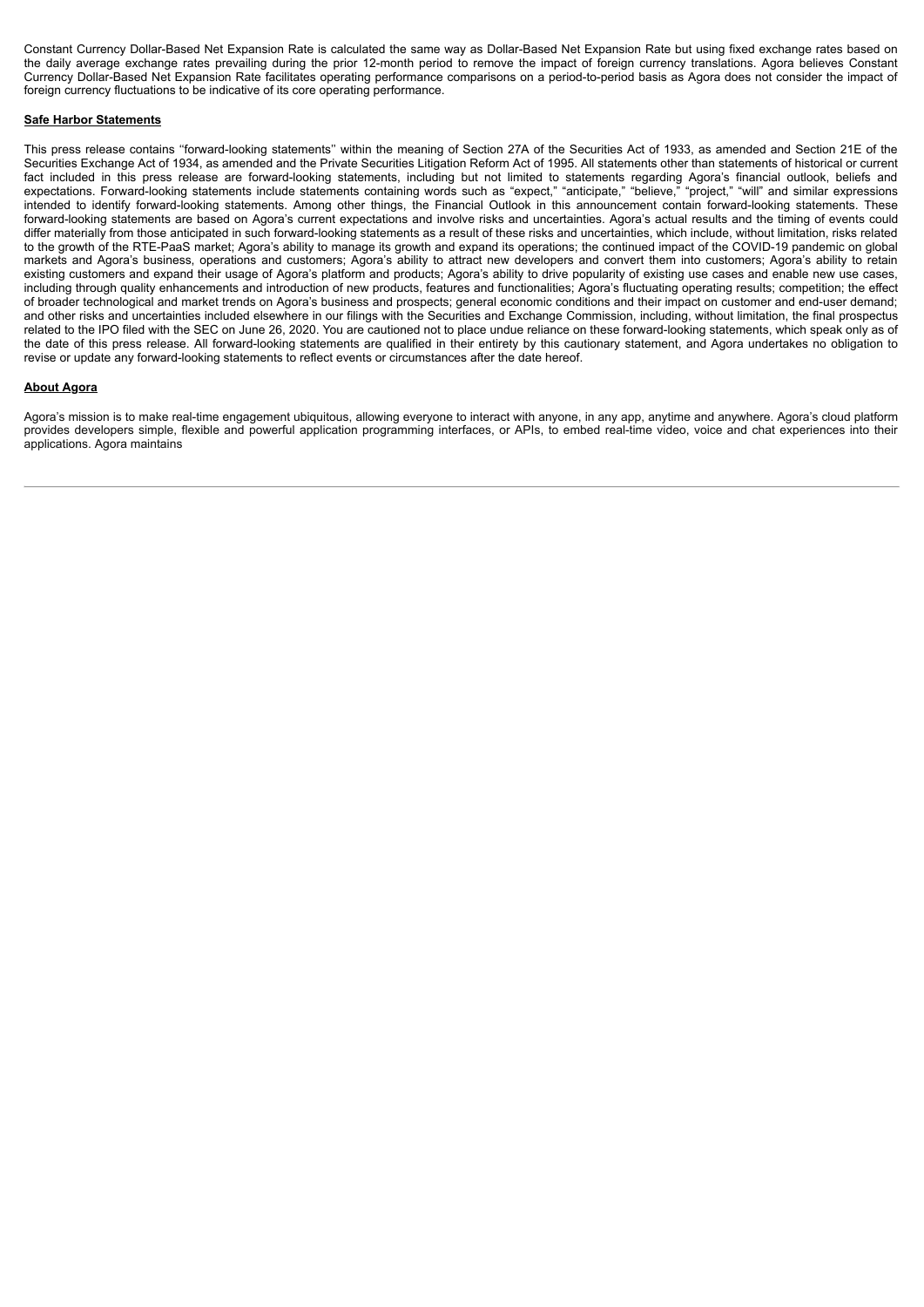dual headquarters in Shanghai, China and Santa Clara, California.

For more information, please visit: *www.agora.io*.

**Investor Contact**: Fionna Chen investor@agora.io

**Media Contact**: Suzanne Nguyen <u>press@agora.io</u>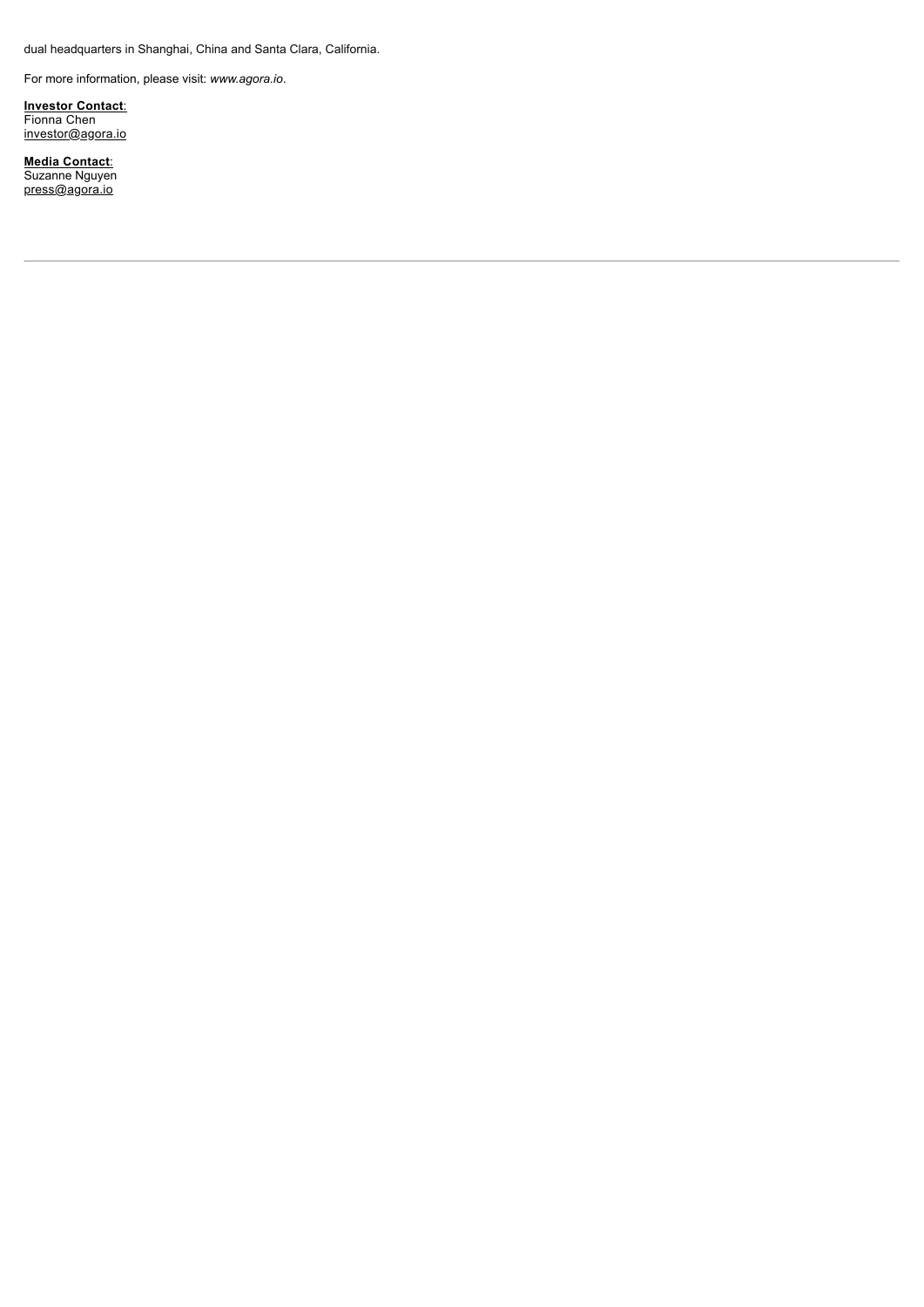Assets Current assets: Cash and cash equivalents Short-term investments Accounts receivable, net Prepayments and other current assets Contract assets Total current assets Property and equipment, net Operating lease right-of-use assets Intangible assets Goodwill Long-term investments Other non-current assets Total assets Liabilities and shareholders' equity Current liabilities: Accounts payable Advances from customers Taxes payable Current operating lease liabilities Accrued expenses and other current liabilities Total current liabilities Long-term payable Long-term operating lease liabilities Deferred tax liabilities Total liabilities Shareholders' equity: Class A ordinary shares Class B ordinary shares Additional paid-in-capital Treasury shares, at cost Accumulated other comprehensive income Accumulated deficit Total shareholders' equity Total liabilities and shareholders' equity

 $M_i$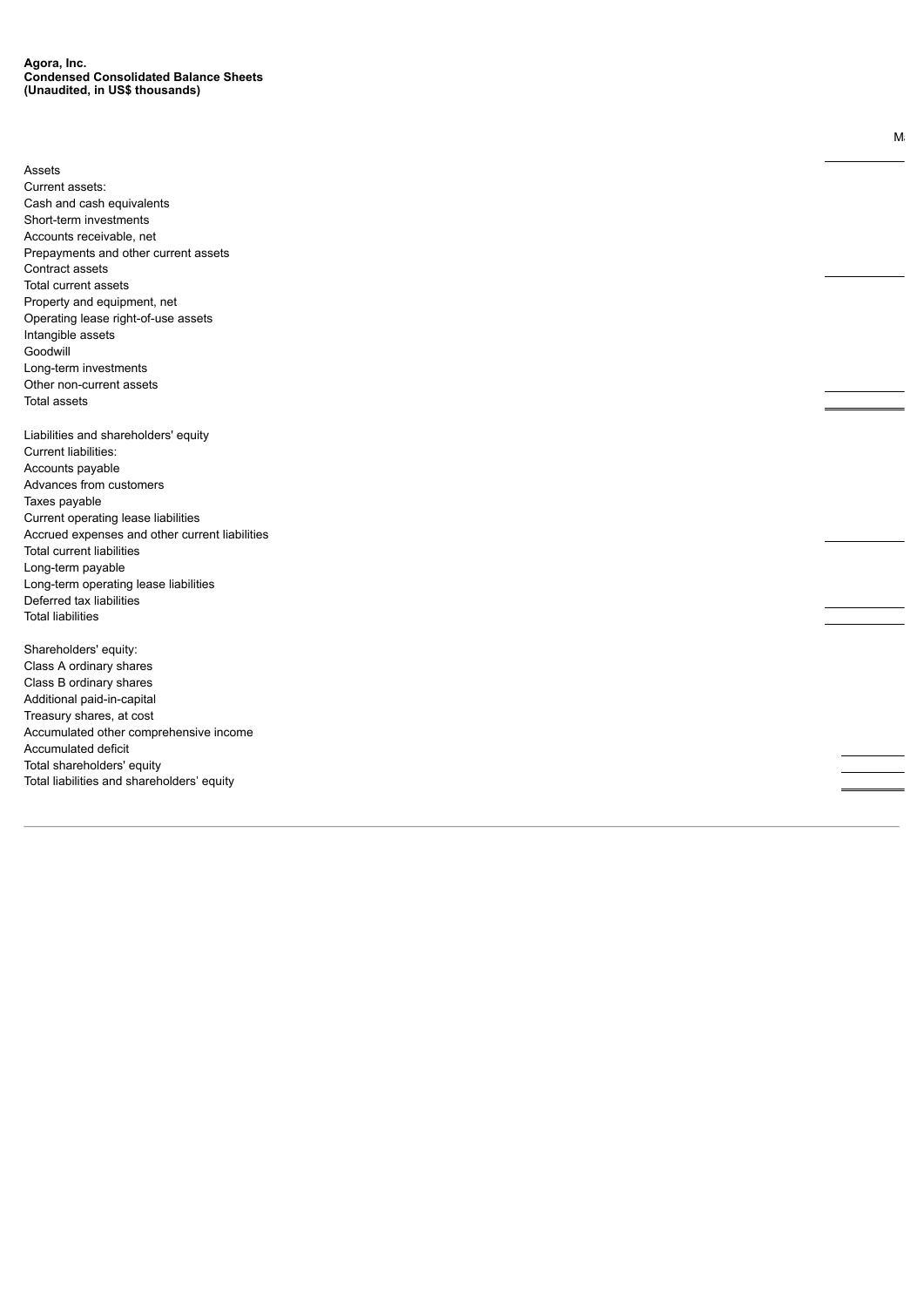#### **Agora, Inc. Condensed Consolidated Statements of Comprehensive Income (Loss) (Unaudited, in US\$ thousands, except share and per ADS amounts)**

|                                                                                                                                 | Three Month Ended March 31, |             |
|---------------------------------------------------------------------------------------------------------------------------------|-----------------------------|-------------|
|                                                                                                                                 | 2022                        | 2021        |
| Real-time engagement service revenues                                                                                           | 37,057                      | 39,487      |
| Other revenues                                                                                                                  | 1,528                       | 738         |
| Total revenues                                                                                                                  | 38,585                      | 40,225      |
| Cost of revenues                                                                                                                | 14,511                      | 16,853      |
| Gross profit                                                                                                                    | 24,074                      | 23,372      |
| Operating expenses:                                                                                                             |                             |             |
| Research and development                                                                                                        | 31,034                      | 25,216      |
| Sales and marketing                                                                                                             | 13,856                      | 8,735       |
| General and administrative                                                                                                      | 9,230                       | 5,721       |
| Total operating expenses                                                                                                        | 54,120                      | 39,672      |
| Other operating income                                                                                                          | 1,038                       | 288         |
| Loss from operations                                                                                                            | (29,008)                    | (16, 012)   |
| Exchange gain (loss)                                                                                                            | 266                         | (695)       |
| Interest income                                                                                                                 | 1,836                       | 2,036       |
| Investment income                                                                                                               |                             |             |
| Loss before income taxes                                                                                                        | (26,906)                    | (14, 670)   |
| Income taxes                                                                                                                    | 3                           | (21)        |
| Equity in loss of affiliates                                                                                                    | (41)                        |             |
| Net loss                                                                                                                        | (26, 944)                   | (14, 691)   |
| Net loss attributable to ordinary shareholders                                                                                  | (26, 944)                   | (14, 691)   |
| Other comprehensive loss:                                                                                                       |                             |             |
| Foreign currency translation adjustments                                                                                        | $\overline{2}$              | (124)       |
| Unrealized loss on available-for-sale debt securities                                                                           | (97)                        |             |
| Total comprehensive loss attributable to ordinary shareholders                                                                  | (27, 039)                   | (14, 815)   |
|                                                                                                                                 |                             |             |
| Net loss per ADS attributable to ordinary shareholders, basic and diluted                                                       | (0.24)                      | (0.14)      |
| Weighted-average shares outstanding used in computing net loss per ADS attributable to ordinary shareholders, basic and diluted | 451,058,043                 | 431,636,717 |
|                                                                                                                                 |                             |             |
| Share-based compensation expenses included in:                                                                                  |                             |             |
| Cost of revenues                                                                                                                | 246                         | 133         |
| Research and development expenses                                                                                               | 5,353                       | 3,760       |
| Sales and marketing expenses                                                                                                    | 1,947                       | 956         |
| General and administrative expenses                                                                                             | 1,835                       | 1,226       |
|                                                                                                                                 |                             |             |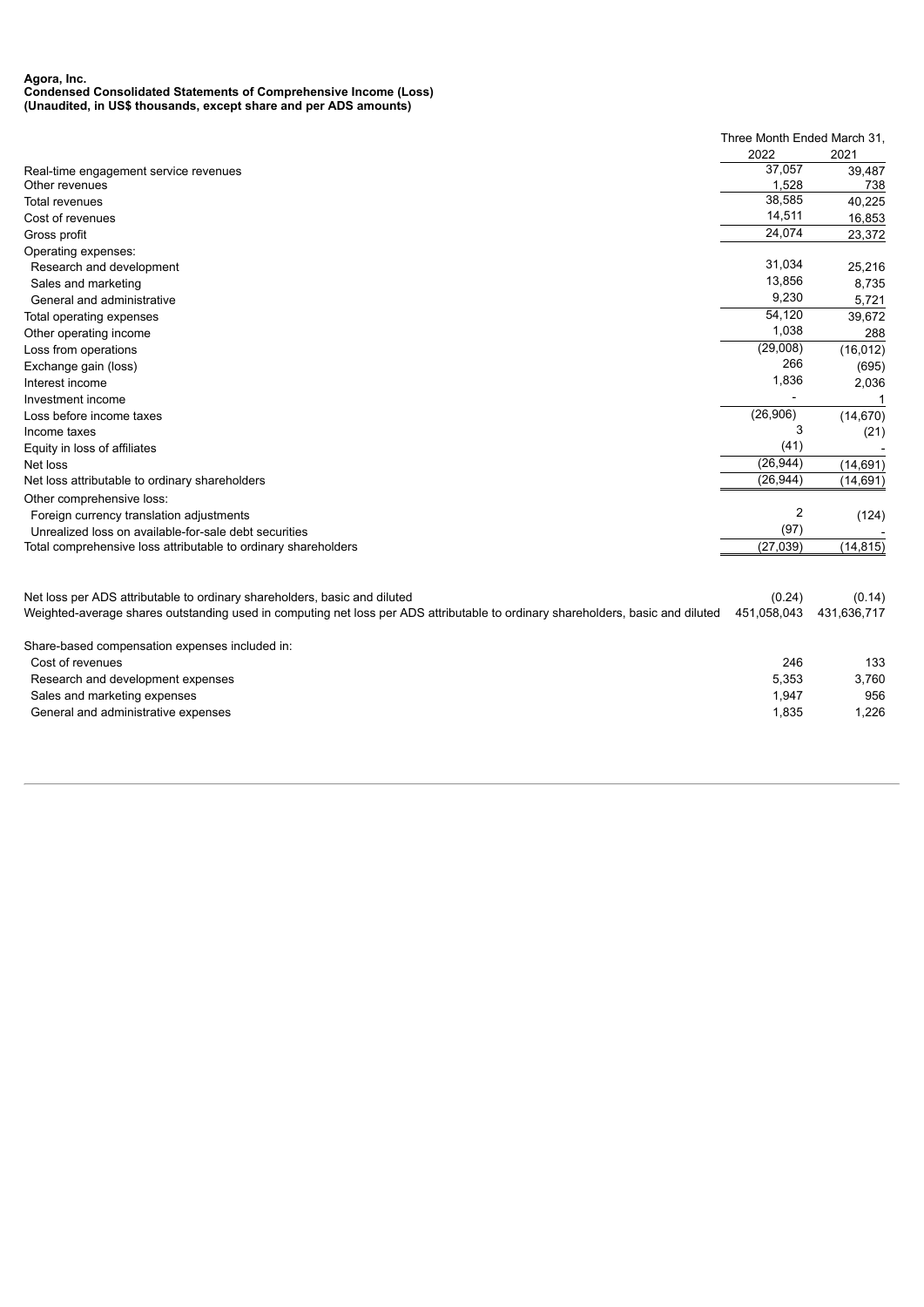#### **Agora, Inc. Condensed Consolidated Statements of Cash Flows (Unaudited, in US\$ thousands)**

|                                                                                                          |            | Three Month Ended March 31, |  |
|----------------------------------------------------------------------------------------------------------|------------|-----------------------------|--|
|                                                                                                          | 2022       | 2021                        |  |
| Cash flows from operating activities:                                                                    |            |                             |  |
| Net loss                                                                                                 | (26, 944)  | (14, 691)                   |  |
| Adjustments to reconcile net loss to net cash used in operating<br>activities:                           |            |                             |  |
| Share-based compensation expense                                                                         | 9,381      | 6,075                       |  |
| Allowance for current expected credit losses                                                             | 1,272      | 523                         |  |
| Depreciation of property and equipment                                                                   | 2,473      | 1,899                       |  |
| Amortization of intangible assets                                                                        | 579        | 207                         |  |
| Deferred tax expense                                                                                     | (84)       | (30)                        |  |
| Amortization of right-of-use asset and interest on lease liabilities                                     | 1,077      | 795                         |  |
| Change in the fair value of investments                                                                  | (35)       | (50)                        |  |
| Interest income on debt securities                                                                       | (99)       |                             |  |
| Equity in loss of affiliates                                                                             | 41         |                             |  |
| Changes in assets and liabilities, net of effect of acquisition:                                         |            |                             |  |
| Accounts receivable                                                                                      | 1,547      | (6,956)                     |  |
| Contract assets                                                                                          | (360)      | (128)                       |  |
| Prepayments and other current assets                                                                     | 885        | (802)                       |  |
| Other non-current assets                                                                                 | (772)      | 150                         |  |
| Accounts payable                                                                                         | 1,182      | 4,463                       |  |
| Advances from customers                                                                                  | 96         | 24                          |  |
| Taxes payable                                                                                            | (1,232)    | (440)                       |  |
| Operating lease liabilities                                                                              | (1,370)    | (1,027)                     |  |
| Accrued expenses and other liabilities                                                                   | (3, 498)   | 7,246                       |  |
| Net cash used in operating activities                                                                    | (15, 861)  | (2,742)                     |  |
| Cash flows from investing activities:                                                                    |            |                             |  |
| Purchase of short-term investments                                                                       | (243, 745) | (193, 481)                  |  |
| Proceeds from sale and maturity of short-term investment                                                 | 226,133    | 50,000                      |  |
| Purchase of long-term investments                                                                        | (13,930)   |                             |  |
| Purchase of property and equipment                                                                       | (1, 172)   | (5,233)                     |  |
| Purchase of intangible assets                                                                            |            | (165)                       |  |
| Cash paid for an acquisition                                                                             |            | (1, 419)                    |  |
| Net cash used in investing activities                                                                    | (32, 714)  | (150, 298)                  |  |
| Cash flows from financing activities:<br>Proceeds from the private placement, net of issuance costs paid |            | 250,000                     |  |
| Proceeds from exercise of employees' share options                                                       | 623        | 1,035                       |  |
| Repurchase of Class A ordinary shares                                                                    | (7,603)    |                             |  |
| Net cash (used in) provided by financing activities                                                      | (6,980)    | 251,035                     |  |
| Effect of foreign exchange rate changes on cash, cash equivalents and                                    |            |                             |  |
| restricted cash                                                                                          | 116        | 317                         |  |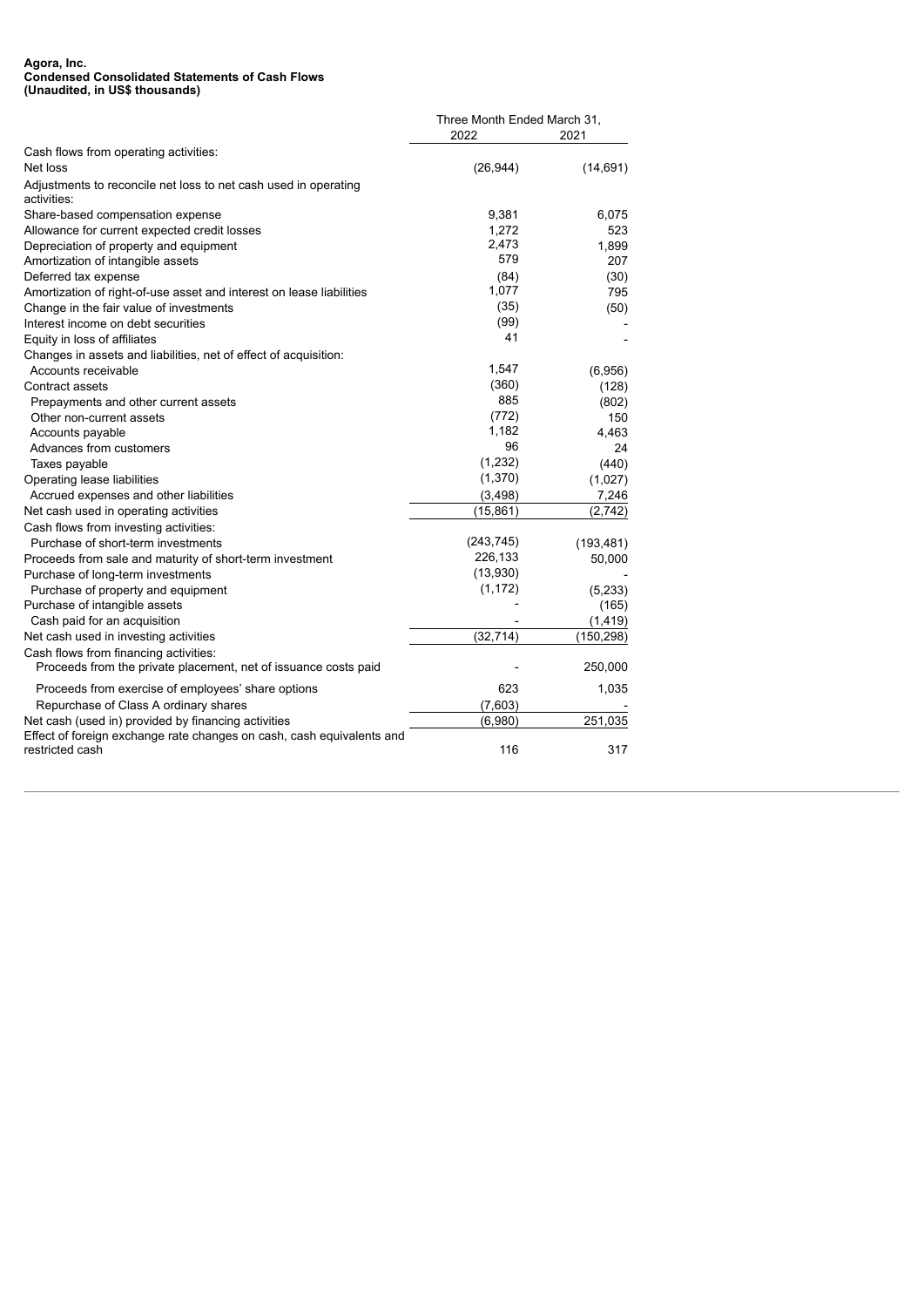| Net (decrease) increase in cash, cash equivalents and restricted cash<br>Cash, cash equivalents and restricted cash at beginning of period * | (55,439)<br>285,825 | 98,312<br>111,298 |
|----------------------------------------------------------------------------------------------------------------------------------------------|---------------------|-------------------|
| Cash, cash equivalents and restricted cash at end of period **                                                                               | 230,386             | 209,610           |
| Supplemental disclosure of cash flow information:                                                                                            |                     |                   |
| Cash payments included in the measurement of operating lease liabilities                                                                     | 1.370               | 1,027             |
| Right-of-use assets obtained in exchange for operating lease obligations                                                                     |                     | 413               |
| Non-cash financing and investing activities:                                                                                                 |                     |                   |
| Proceeds receivable from exercise of employees' share options                                                                                | 210                 | 314               |
| Deposits utilized for employees' share option exercises                                                                                      |                     |                   |
| Payables for deferred financing cost                                                                                                         | 610                 |                   |
| Payables for property and equipment                                                                                                          | 527                 | 359               |
| Payables for treasury shares, at cost                                                                                                        | 423                 |                   |
| Payables for issuance costs of the private placement                                                                                         |                     | 50                |
| Payables for acquisition                                                                                                                     |                     | 53.350            |
| * Includes restricted cash balance                                                                                                           | 156                 | 80                |
| ** includes restricted cash balance                                                                                                          | 156                 | 156               |